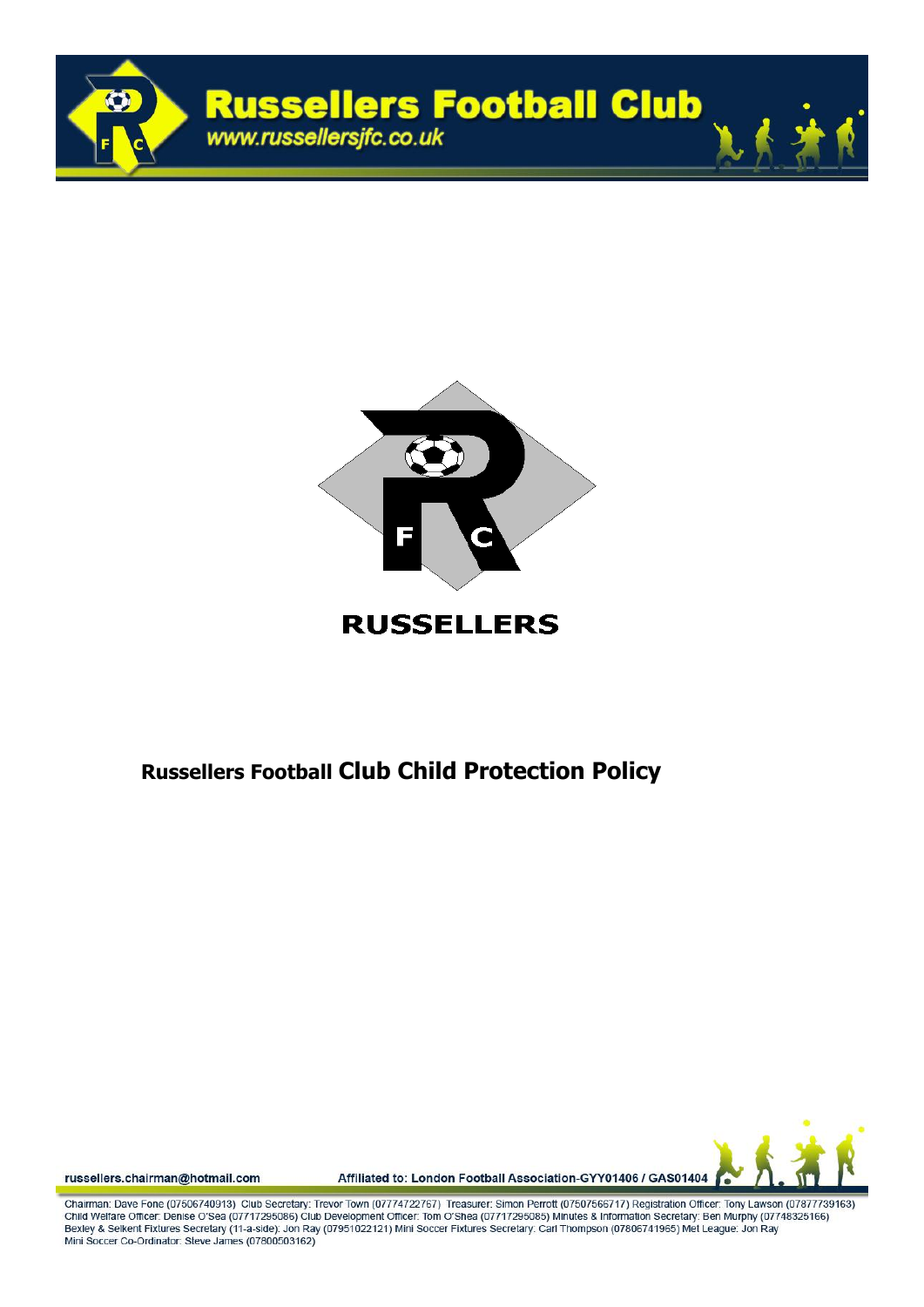

- **1. Russellers Football Club** acknowledges its responsibility to safeguard the welfare of every child and young person who has been entrusted to its care and is committed to working to provide a safe environment for all of its members. A child or young person is anyone under the age of 18 engaged in any club football activity. We subscribe to The Football Association's Child Protection and Best Practice Policy and Procedures, Safeguarding Children and Young People in football (revised edition 2006) and endorse and adopt the Policy Statement contained in that document.
- 2. The key principles of The FA Child Protection Policy are that:
	- a. The child's welfare is, and must always be, the paramount consideration
	- b. All children and young people have a right to be protected from abuse regardless of their age, gender, disability, culture, language, racial origin, religious beliefs or sexual orientation
	- c. All suspicions and allegations of abuse will be taken seriously and responded to swiftly and appropriately
	- d. Working in partnership with other organisations, children and young people and their parents/carers is essential.
- 3. We acknowledge that every child or young person who plays or participates in football should be able to take part in an enjoyable and safe environment and be protected from poor practice and abuse. **Russellers Football Club** recognises that this is the responsibility of every adult involved in our club.
- 4. **Russellers Football Club** has a role to play in safeguarding the welfare of all children and young people by protecting them from physical, sexual or emotional harm and from neglect or bullying. It is noted and accepted that The Football Association Regulations (see Appendix 3) applies to everyone in football whether in a paid or voluntary capacity. This means whether you are a volunteer, match official, helper on club tours, coach, club official or medical staff.

We endorse and adopt The FA's Child Protection and Best Practice Guidelines for recruiting volunteers and will:

- Develop a role profile
- Request identification documents
- As a minimum meet and chat with the applicant(s) and where possible conduct interviews before appointing
- Request and follow up with two references before appointing
- Require an FA CRB Unit Enhanced Disclosure where appropriate in line with FA guidelines.

All current **Russellers Football Club** members with direct access to children and young people will be required to complete a CRB Enhanced Disclosure via The FA CRB Unit. If there are concerns regarding the appropriateness of an individual who is already involved or who has approached us to become part of **Russellers Football Club** guidance will be sought from The Football Association. It is noted and accepted that The FA will consider the relevance and significance of the information obtained via The FA CRB Unit and that all decisions will be made in the best interests of children and young people.

It is accepted that The FA aims to prevent people with a history of relevant and significant offending from having contact with children or young people and the opportunity to influence policies or practice with children or young people. This is to prevent direct sexual or physical harm to children or young people and to minimise the risk of 'grooming' within football.

5. **Russellers Football Club** supports The FA's Whistle-blowing Policy. Any adult or young person with concerns about a colleague can whistle-blow by contacting The FA Child Protection Team on 0207 745 4771



russellers.chairman@hotmail.com

Affiliated to: London Football Association-GYY01406 / GAS01404

Chairman: Dave Fone (07506740913) Club Secretary: Trevor Town (07774722767) Treasurer: Simon Perroff (07507566717) Registration Officer: Tony Lawson (07877739163) Child Welfare Officer: Denise O'Sea (07717295086) Club Development Officer: Tom O'Shea (07717295085) Minutes & Information Secretary: Ben Murphy (07748325166) Bexley & Selkent Fixtures Secretary (11-a-side): Jon Ray (07951022121) Mini Soccer Fixtures Secretary: Carl Thompson (07806741965) Met League: Jon Ray Mini Soccer Co-Ordinator: Steve James (07800503162)